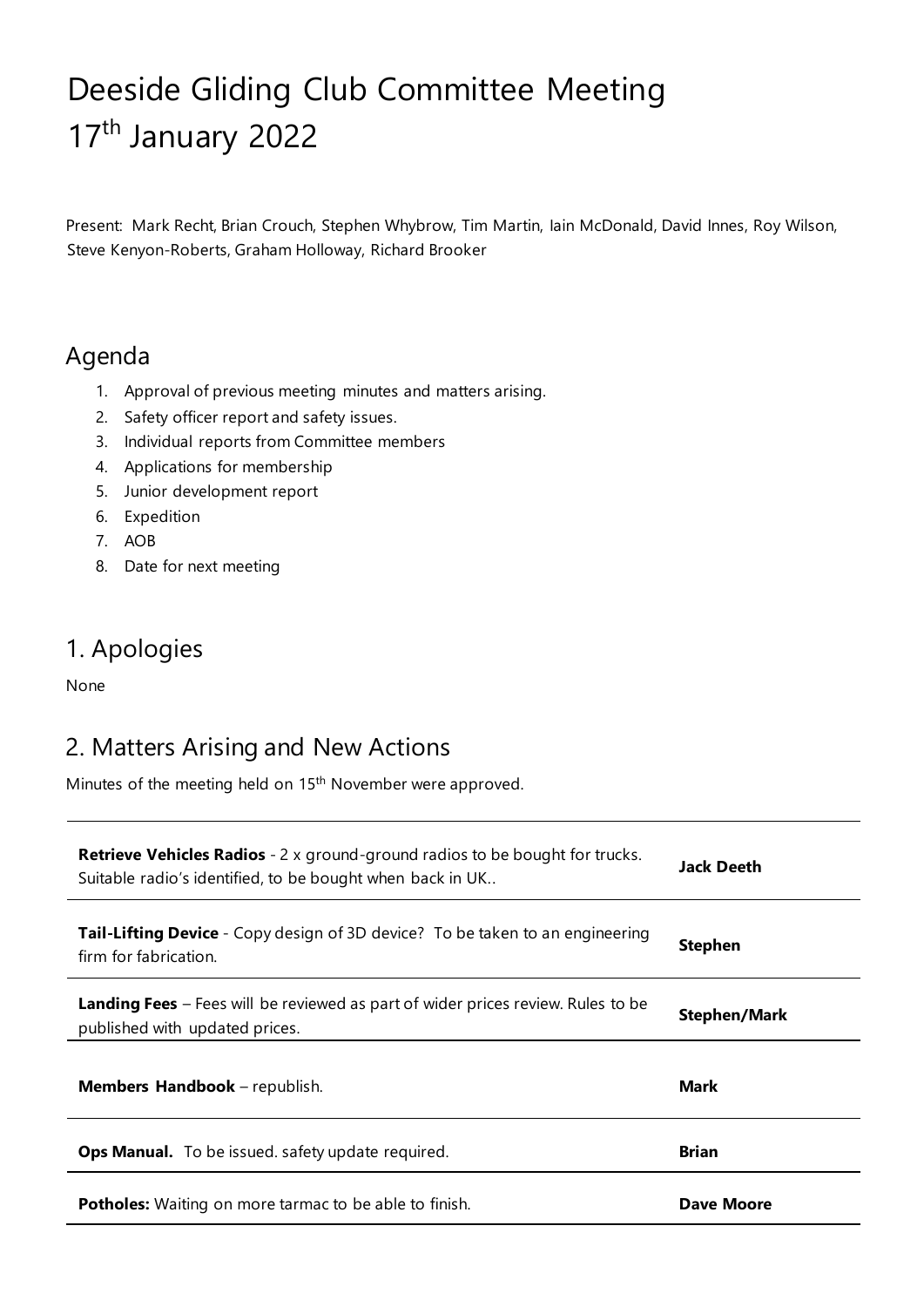| Fire Extinguisher Training. Arrange                                                                                                                                                           | <b>Brian</b>     |
|-----------------------------------------------------------------------------------------------------------------------------------------------------------------------------------------------|------------------|
| New member mentoring scheme Progress this, with support/advice from<br><b>BGA</b>                                                                                                             | <b>Mark</b>      |
| First Aid/Trauma Training: Arrange for further first aid training and<br>specifically how to deal with trauma casualties                                                                      | <b>Brian</b>     |
| <b>Bar Licence:</b> Investigate what it would take to change the licence conditions<br>(opening time and outdoor consumption), put in place new conditions before<br>full-time flying starts. | <b>Steve</b>     |
| <b>Strimmer:</b> Roy to try to repair, but failing that, replace with a quality<br>machine. To be completed mid-winter.                                                                       | <b>Roy/Brian</b> |
| Oxygen Trailers: Dave Moore to build new boxes to replace rotten timbers.<br>Need to be moved to the blister hangar.                                                                          | Dave M           |
| Morning Briefings: Ensure morning briefings emphasise risk of cloud closing<br>and dark. Note to instructors and reinforce at instructor meeting.                                             | <b>David</b>     |
| Medical/Fitness Guidelines: Align the wording on drugs with CAA restrictions<br>(the draft would prohibit CAA approved prescription drugs).                                                   | <b>David</b>     |
| Medical/Fitness Guidelines: Reiterate to instructors that if they don't feel safe<br>flying with someone, they don't have to fly                                                              | <b>David</b>     |
| <b>Medical/Fitness Guidelines:</b> A review of the revised guidance by renewing<br>members to be made part of membership renewals (before renewals in March)                                  | <b>Stephen</b>   |
| Ground Training: hold a Zoom training for ground handling                                                                                                                                     | <b>David</b>     |
| <b>Tuck Shop:</b> Talk to Dylan – does he want to continue or to hand off<br>responsibility for stock to Alistair Tong.                                                                       | <b>Steve</b>     |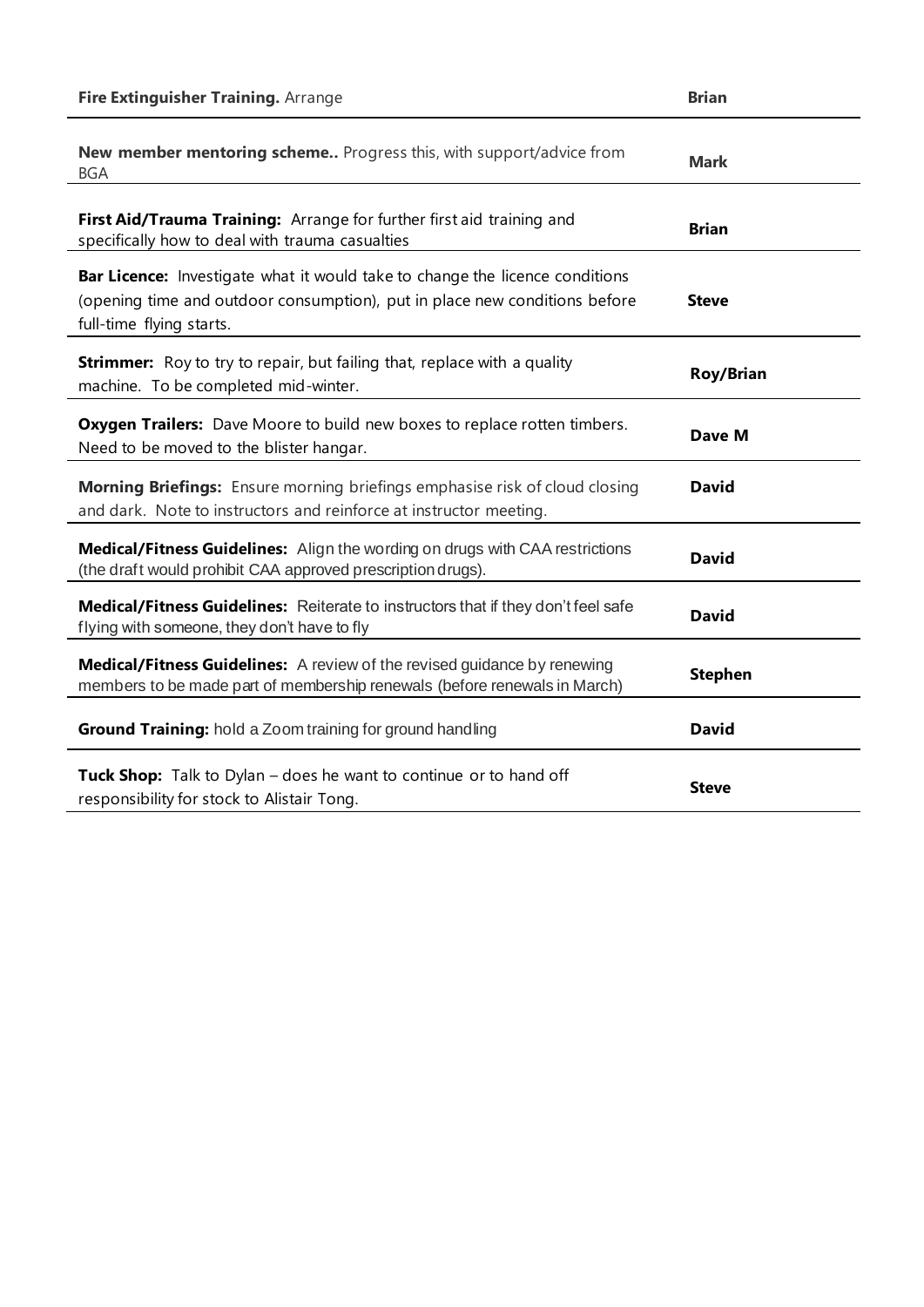### **New actions from 17th January**

| <b>Club house ventilation:</b> Ask Ron to fit trickle vents                                                                      | <b>Brian</b>                              |
|----------------------------------------------------------------------------------------------------------------------------------|-------------------------------------------|
| <b>AGM:</b> Attempt to hold AGM by end April. Requires completed accounts by<br>then.                                            | <b>Stephen</b>                            |
| Glider maintenance: Richard to send a circular out describing his experience<br>to encourage more support.                       | <b>Richard</b>                            |
| <b>IFP reinstatement:</b> discuss the outcome of Ruths check flight                                                              | David/Graham                              |
| <b>Parachutes:</b> include Roy W's chute in the repack schedule.                                                                 | <b>Steve</b>                              |
| <b>Electricity:</b> Contact electrician to find out cost of trace heating and<br>replacement of defective caravan electric meter | <b>Brian</b>                              |
| <b>Electricity:</b> Review electricity/electrical appliance use                                                                  | <b>Stephen</b>                            |
| Parental Supervision: Review how we ensure adequate parental support and<br>supervision.                                         | lain                                      |
| <b>Expedition:</b> LS4 trailer needs checking for road worthiness.                                                               | <b>Steve/Expedition</b><br><b>Members</b> |
| <b>Expedition:</b> Rig/dergig training to be completed before the expedition.                                                    | <b>Steve/Expedition</b><br><b>Members</b> |
| <b>Expedition:</b> Ensure flying expectations are clearly communicated to non-solo<br>pilots                                     | <b>Steve/Tim</b>                          |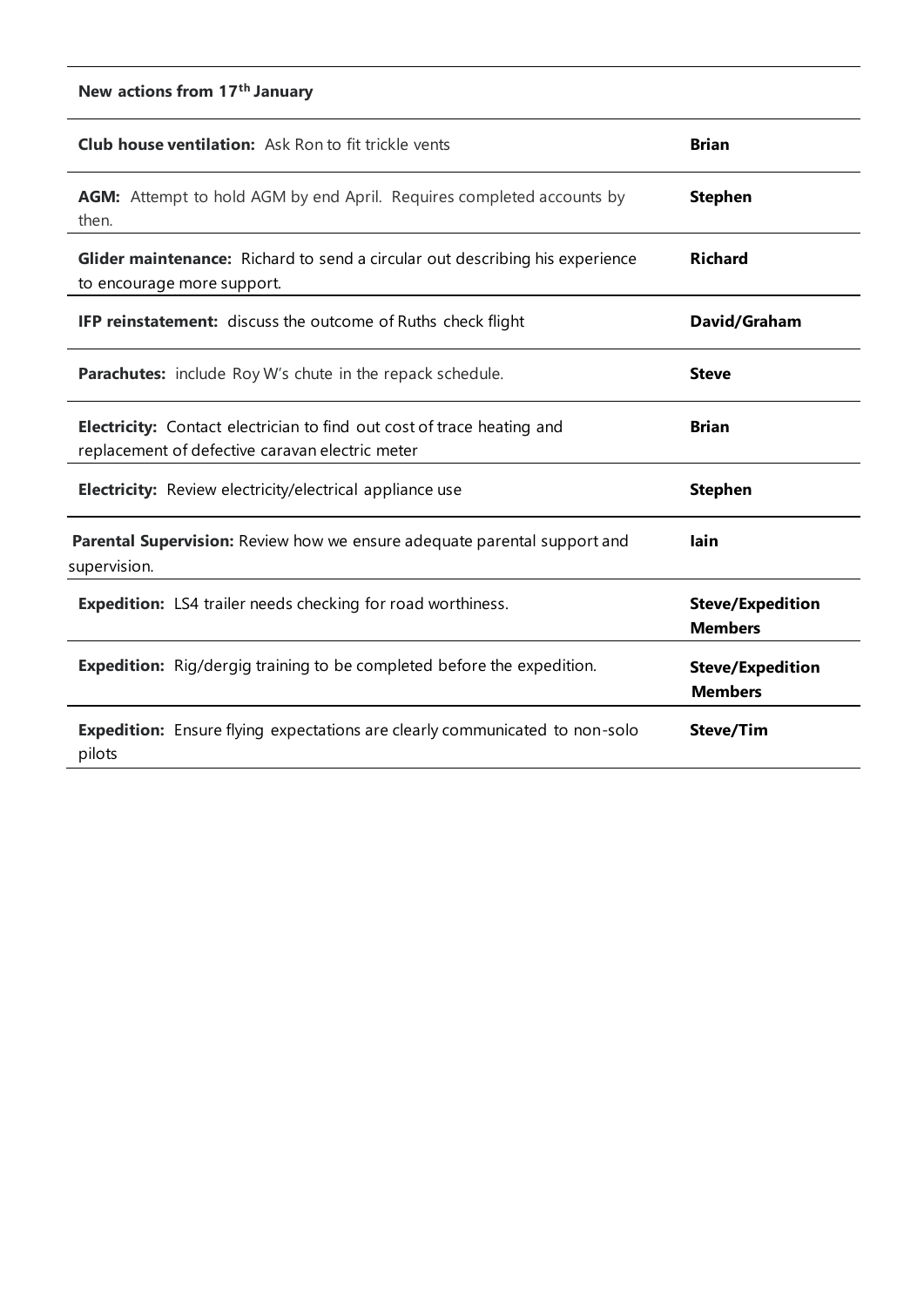## 3. Safety Officer Report

#### **Incidents**

Since the last meeting the weather has not been great and therefore there is only a couple of minor incidents. **Cirrus Incident**- have been unable to meet up with pilot to progress. Percoz Wing damaged when colliding with Hanger door

#### **Covid 19**

The number of cases remains high. We need to ensure we don't get complacent. Covid RA was updated.

Additional Lateral flow tests obtained for clubhouse.

#### **Grants For improving Ventilation.**

Mark identified that there was grants available for improving ventilation. Options are to fit additiona l trickle vents in the lounge and new vents in the conservatory.

#### **Action:** ask Ron to fit them **Brian Brian Brian Brian Brian Brian Brian Brian Brian Brian Brian Brian**

Other measures included air filtration units and Co2 alarms however due to huge demand for these it has not been possible to source this type of equipment.

**Trauma care** I have not been able to carry out the proposed Trauma and Fire Extinguisher training. The numbers on the airfield have been very low plus the limited daylight hours . Hopefully schedule for end of February when days are longer. I am conscious this needs to be progressed

**Fire Risk Assessments.** Maintenance hanger and clubhouse assessments have been reviewed and will be circulated for comment.

Gordon Taylor sourcing additional material to fill airfield potholes.

Querying progress on strimmer as this is a good time to buy if we are purchasing a replacement strimmer

**Discussion:** Roy will look at the U/S one in due course. Waiting on the bad weather.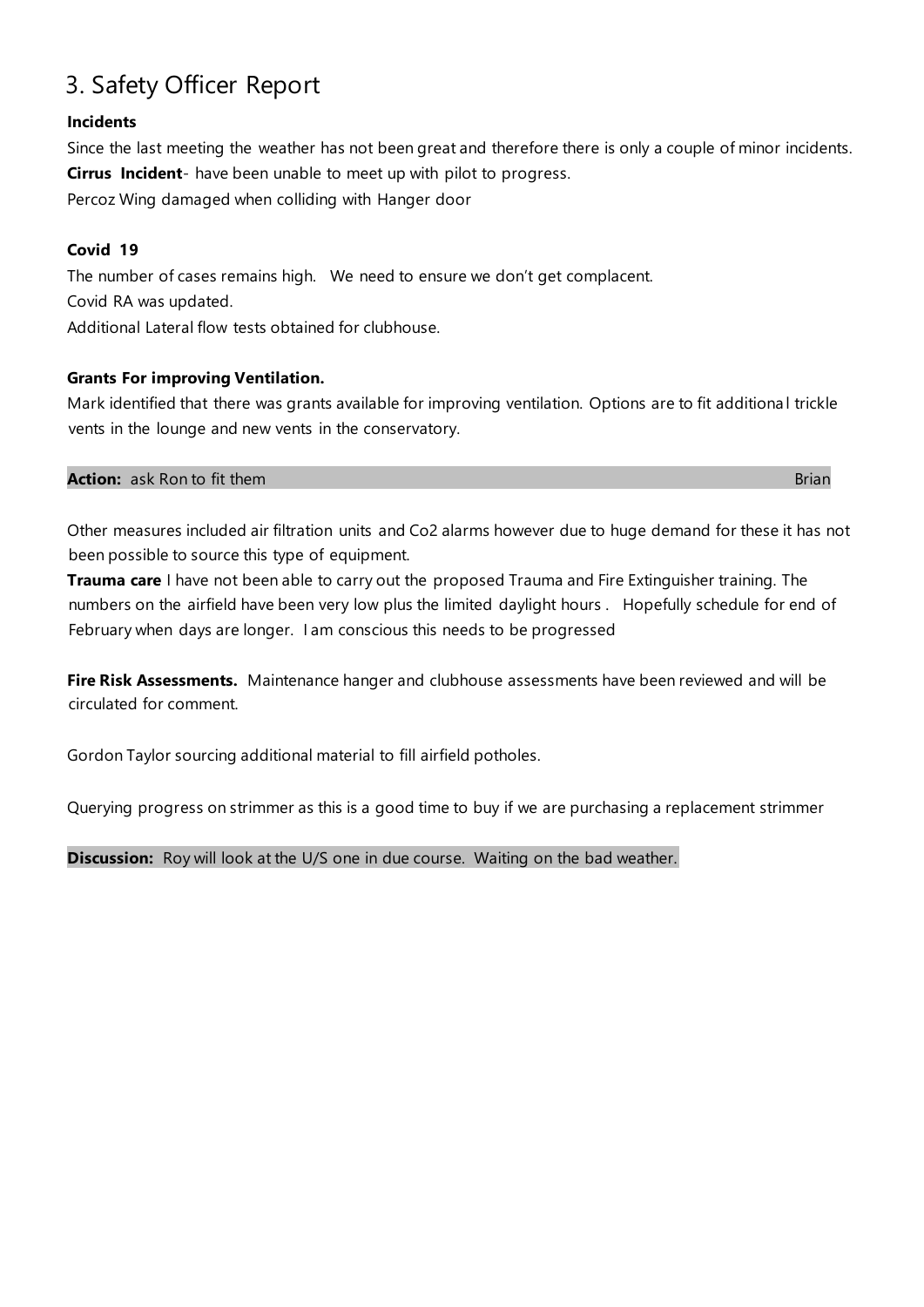### 4.0 Treasurers Report

#### **Budget**

Budget estimate for 2022 calculated.

Costs of trial flights and all prices paid by members were reviewed. Prices increased by 10 to 15% effective from 1st January 2022 to achieve the budget estimate.

The club ended 2021 with a surplus in the order of £25,000 (provisional estimate) excluding Scottish Government Covid grants, and fuel that we will need to order soon.

#### **Discussion:** Costs were low due to relatively low staff costs

#### **Trial flights**

We carried out 285 trial flights in 2021. One hundred vouchers expired at the end of December 2021 (mainly those previously extended because of Covid restrictions). There are 230 currently vouchers, which should be manageable.

**Discussion:** If asked, we will honour expired vouchers and they are not written off as liabilities for a year after expiry. Circa. 25% of vouchers are not redeemed.

The 2000' trial flight has been suspended, to be reviewed later in the year.

Action: Attempt to hold AGM by end April. Requires completed accounts by then. Stephen

### 5.0 Membership and Publicity Report

#### **Membership**

### **Changes since last meeting**

- 1. Joe Middler (Junior)
- 2. Stephen Reid resigned
- 3. Steve Kentish (Full)

**Discussion:** Stephen Reid was a LtF member. He felt unwell during his first flight and so chose not to continue. His credit has been transferred to his son who has become a full member.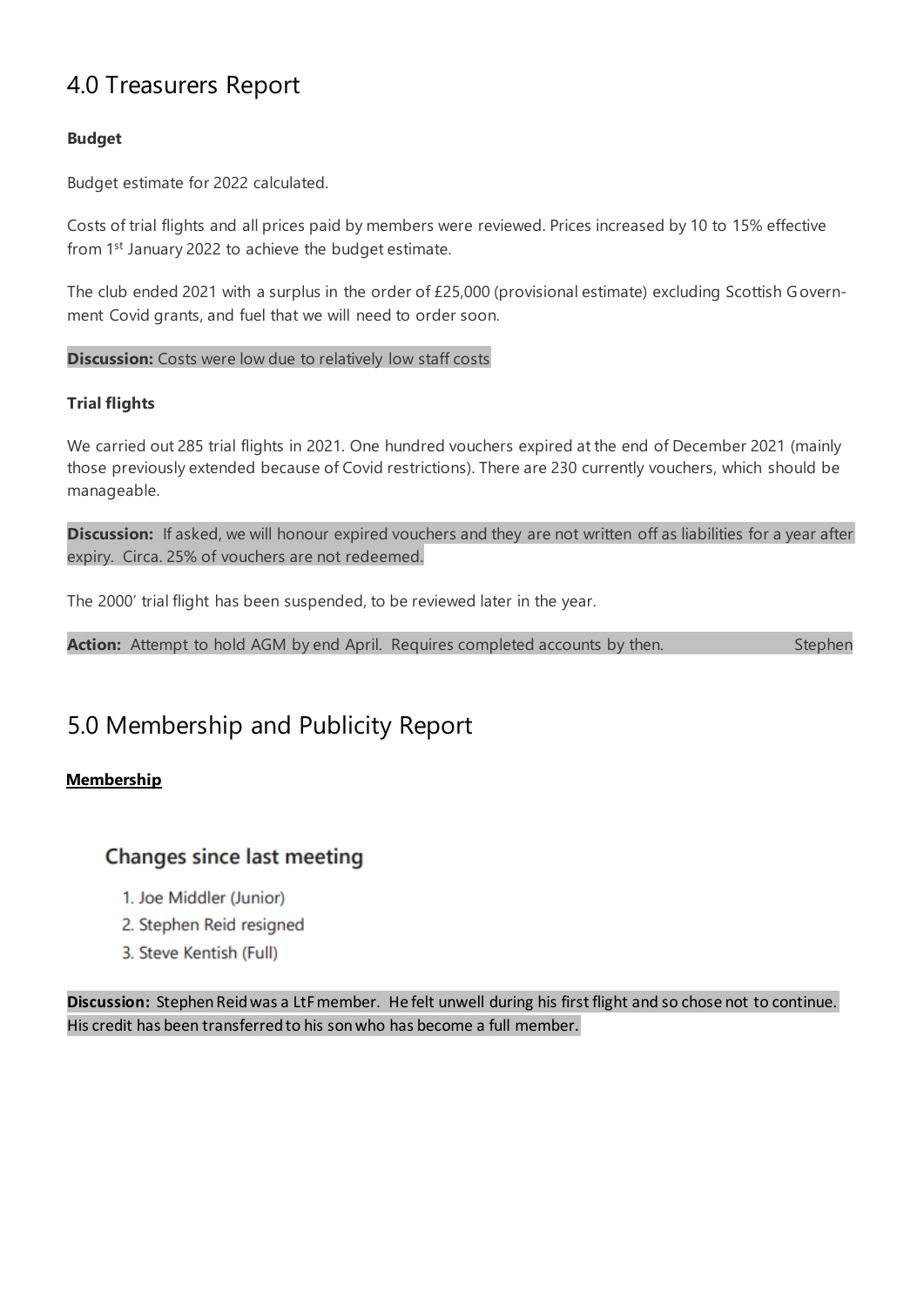### **Waiting List for Membership**

- $\bullet$  Full
	- 1. Rainer Goldbeck Retired
	- 2. Alfie McKav
	- 3. Dan Stuart (Maybe next year)
	- 4. Billy Roy Retired; Fraserburgh
- · Junior
	- 1. Aiden McCann (Mini)
	- 2. Ed Richmond (Mini)
	- 3. Alex Blyth (Mini)
	- 4. Oliver Jordan
	- 5. Kinga Gorzelanczyk

**Discussion:** Rainer Goldbeck will be able to fly mid-week. Kinga Gorzelanczyk is a junior (19y.o.) just moved to Aberdeen and has c. 40 previous flights in gliders.

### Gone cold (previously expressed an interest; didn't respond to invitation)

- 1. Mark King (Junior)
- 2. Jen Mosley (L2F)
- 3. Richard Denny (Full)

### Other

- 1-Day Training (2 students with glider and instructor for day)
	- o Claire and Michael had a weekend's training with Steve KR and Dins. Flying was limited, but both very appreciative nevertheless.
	- o Contacted membership to see if anyone else interested
	- o Initial response has been positive
	- o Can block out trial flights if needed, so as not to limit other members (second instructor then required).
- Combination of poor weather, Covid, and prelims may have reduced recent student attendence

#### **Discussion:** Roy G. will return to Aboyne in the new membership year and intends to go on the tug and IFP rota's.

**Discussion:** 15 positive responses to 1 day training, including some who haven't recently been active. So many responded that it means we can book out instructor slots to accommodate them. Instructor feedback from first day was positive but also noted that we have to ensure students are well matched.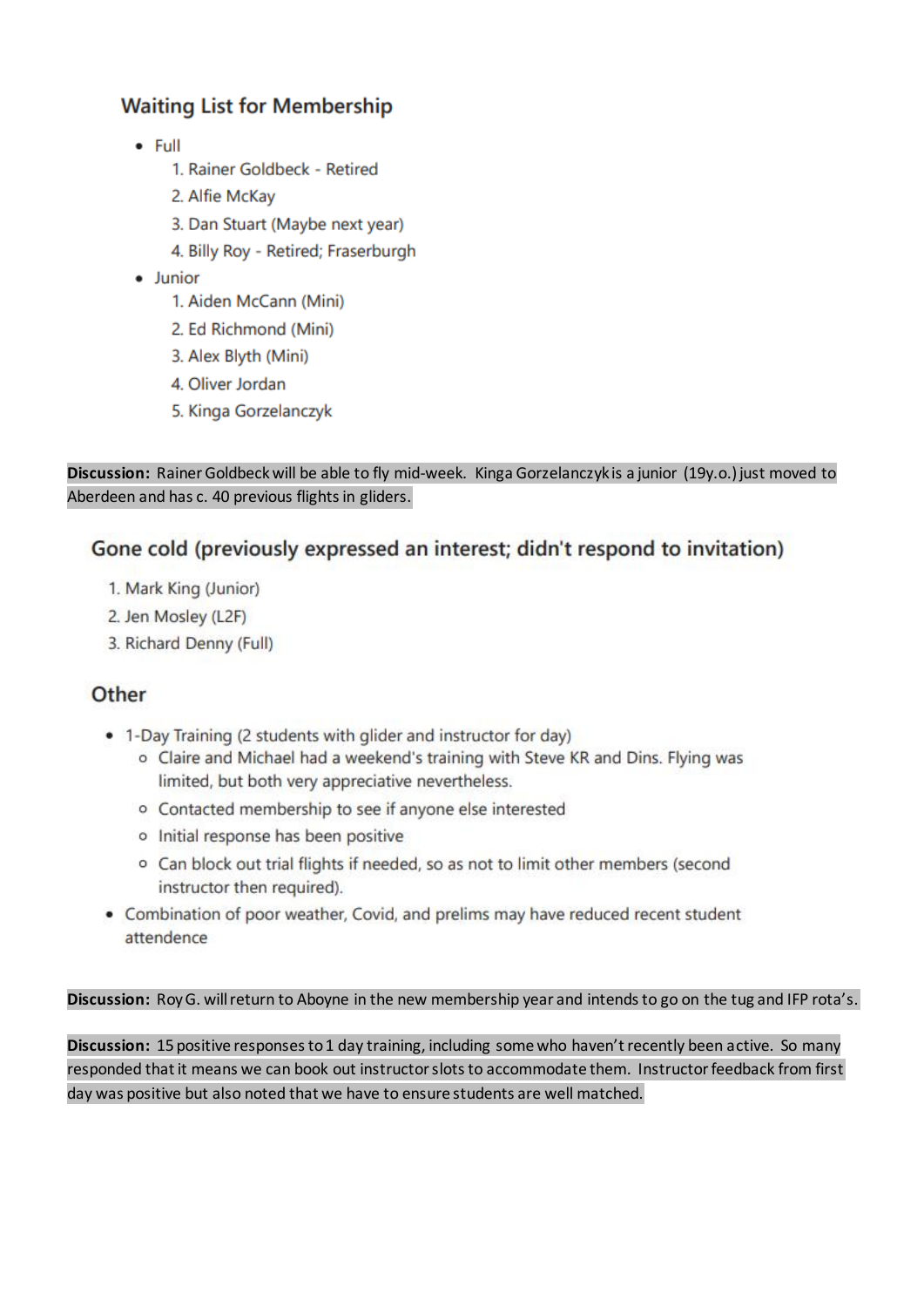## 6.0 Technical Officer/Tugmaster Report

#### **Technical Officer**

#### Gliders

The Perkoz, Puchacz, LS4 and Discus are serviceable. The Junior remains out of service. The Puchacz repair and Annual Maintenance is complete. Thanks to Dave Moore for his assistance. HXH Annual Maintenance is Complete. Thanks to Richard Brooker for his assistance.

**Discussion:** Richard found helping with maintenance very rewarding and he learned a lot. He suggested he should share that to encourage other members to do the same. While the help and sharing knowledge will be good for all, it was noted that there is limited capacity for Roy to supervise.

|  | <b>Action:</b> Richard to send a circular out describing the experience. | Richard |
|--|--------------------------------------------------------------------------|---------|
|--|--------------------------------------------------------------------------|---------|

The Junior maintenance has been allowed to lapse and remains on Ground Risks Insurance.

The Junior remains advertised for sale. No acceptable offers at this time.

The second Perkoz delivery will be delayed into 2022. See Mark Recht's report for delivery information.

#### **Tugs**

KH remains out of action until repairs have been completed. The repair scheme has been sanctioned by the LAA. A qualified welder, Morris Henderson, has kindly agreed to perform the welding work. Mark has put in many hours preparing the aircraft for welding. Refer to Mark Recht's report for details.

SD is serviceable but will be taken out of service late January for Annual Maintenance.

BJ requires a 50 hour check prior to resuming towing activities when SD stands down.

#### **Tugmaster**

In order to find a Summer Tug Pilot, we have widened the net to pilots with very little or no prior towing experience.

At this time we are in serious talks with a highly experienced, fully qualified tug pilot.

#### **Discussion:** we will continue to look for alternatives in case he doesn't take the role.

#### **Airspace**

No News

#### **Other**

Aircraft Maintenance and Engineers Licences.

I have been advised that the procedure to achieve a Part 66 licence with ELA1 endorsement has changed, (but it would appear that Mark has grandfather rights). I will now be required to undergo an oral exam on Zoom that is scheduled in February. My hatred of Zoom has reached new heights!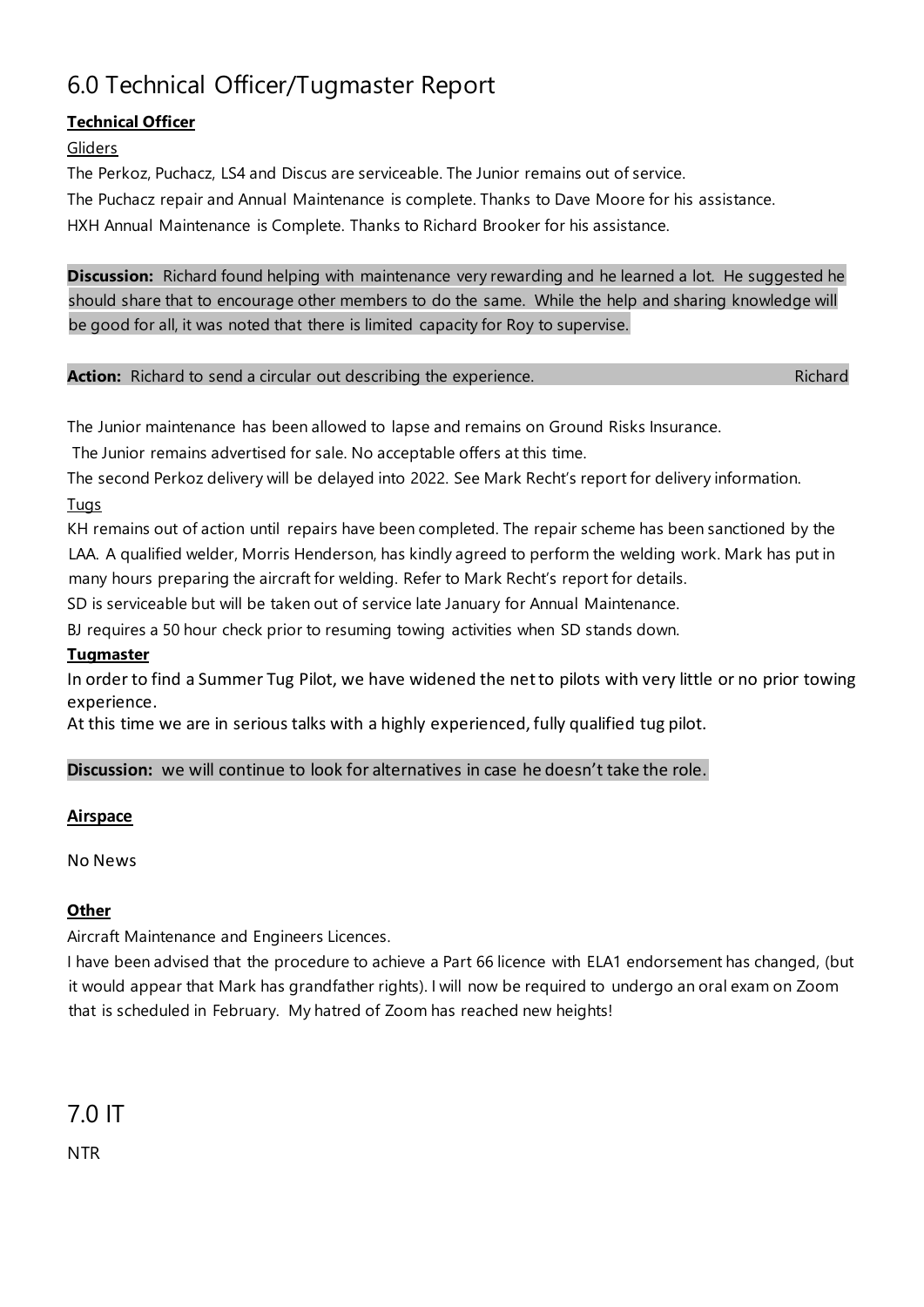## 8.0 CFI

**Discussion:** Just back from Portugal, so little to report. Flew with Iain Symon as a check ride for his IFP rating. It went well. Reporting discrepancies from the Cirrus incident now seem to be closer to being resolved, with the pilots report now aligning more closely with eye witness reports.

## 9.0 Deputy CFI Report

#### **Club**

Held a dedicated mini course weekend for 2 new LTF members, with SKR, hampered by weather, so on the Sunday we did Simulator work and briefings, plus airfield walk about.

Neither has been put off by weather Claire flew twice on Sunday 9th, Michael is planned for 15th jan

Supported flying over New Year. One visitor (Merlin- her planned one day wave experience worked out well) indicated an interest in being at the club in October- I Mac dealing with her .

#### **Discussion:** If she's available to volunteer in October, that would be very useful

Held **Bronze exam**. Only one candidate, Finn, who passed Summa Cum Laude.

One other was otherwise committed that weekend- and another in spite of assurances didnt turn up on the day.

Iain Mac had volunteered to invigilate the next day, but I called it off. When asked candidate hadnt done enough preparation. Told to focus on school work, and to prepare for the Bronze exam after 10 solos.

Delegated checking of an IFP/Ass Cat Instructor candidate to Ruth to avoid any hint of bias.

#### **Action:** David and Graham to discuss the outcome

Started coaching BI candidates.

#### **Discussion:** Stephen W, Iain Mac and Dylan all interested.

#### **Personal**

Finally completed Full Cat, but due to bad WX, several associated tasks - TMG Instructing, inc Cross Country Navigation, Field selection, Field landings, Flight on Instrument could not be signed off

Reviewed **BGA Student manual.** Confirmed to myself it would be a great, inexpensive aid to students

#### **Plans**

Distribute **BGA Student manual** to Instructors and IFP to assist standardisation -sale to students /others Create a marked up page of said with local interpretations, omissions , and dare I say "corrections"

Organise Completion Course for last year's Instructors. Scottish CFI zoom meeting for planning purposes, with Colin S, eg training, examining, imminent

Visit from.Colin Sword to Aboyne, approx May timeframe, may merge with his Cairngorm trip. Tackle outstanding Full Cat sign offs.

**Discussion:** He may also be able to do completion courses for those that are ready. Kate may potentially be able to do them.

Restart Groundschool by Zoom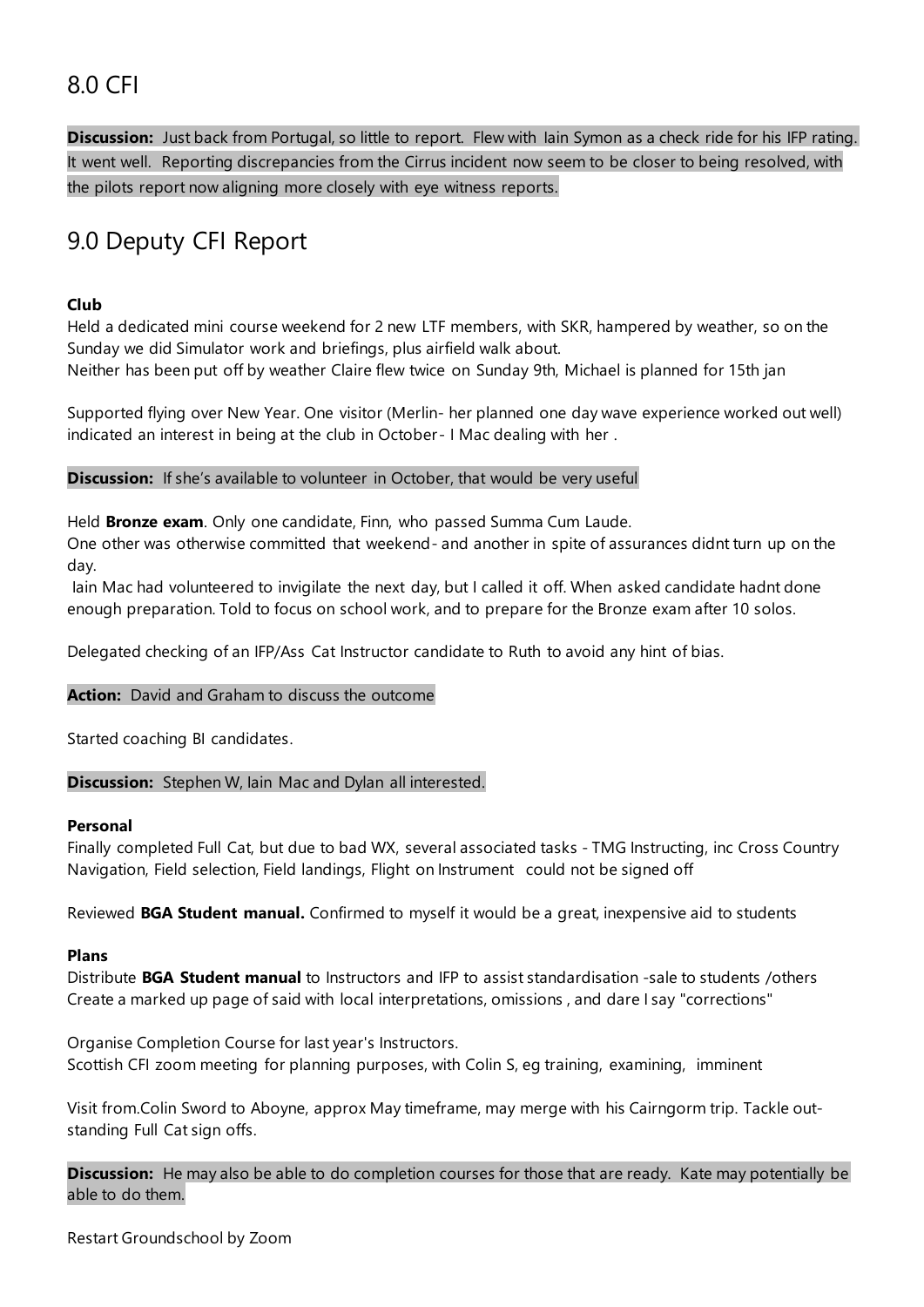Face to face Navigation planning training session inc map reading once permitted by covid rules

Go through "Managing flying risk "and Sailplane operating rules" to ensure our guidance is up to date . (e.g oxygen advice)

Point to discuss Training Records

### 10.0 Secretary Report

#### **Parachutes**

Two parachutes sent for re-packing, including the one that's U/S with bent pin. Others will follow.

**Discussion:** We are short of parachutes when 2 are sent away for packing, but this is unavoidable as they must be repacked.

**Action:** Include Roy W's chute in the repacking schedule.

#### **Bar**

• No progress/NTR

#### **Tuck-shop**

• Contacted Dylan about handing over stocking to Alisatair T. I only did this in last couple of days, no response as yet.

#### **Expedition**

- Co-ordinated with Phil Penrose at HGC. Dates confirmed c. 24<sup>th</sup> May thru 4<sup>th</sup> June, majority travelling 26th/27th May.
- Organised meeting of DGC members to agree plans.
- Made request for use of club gliders. See separate agenda item.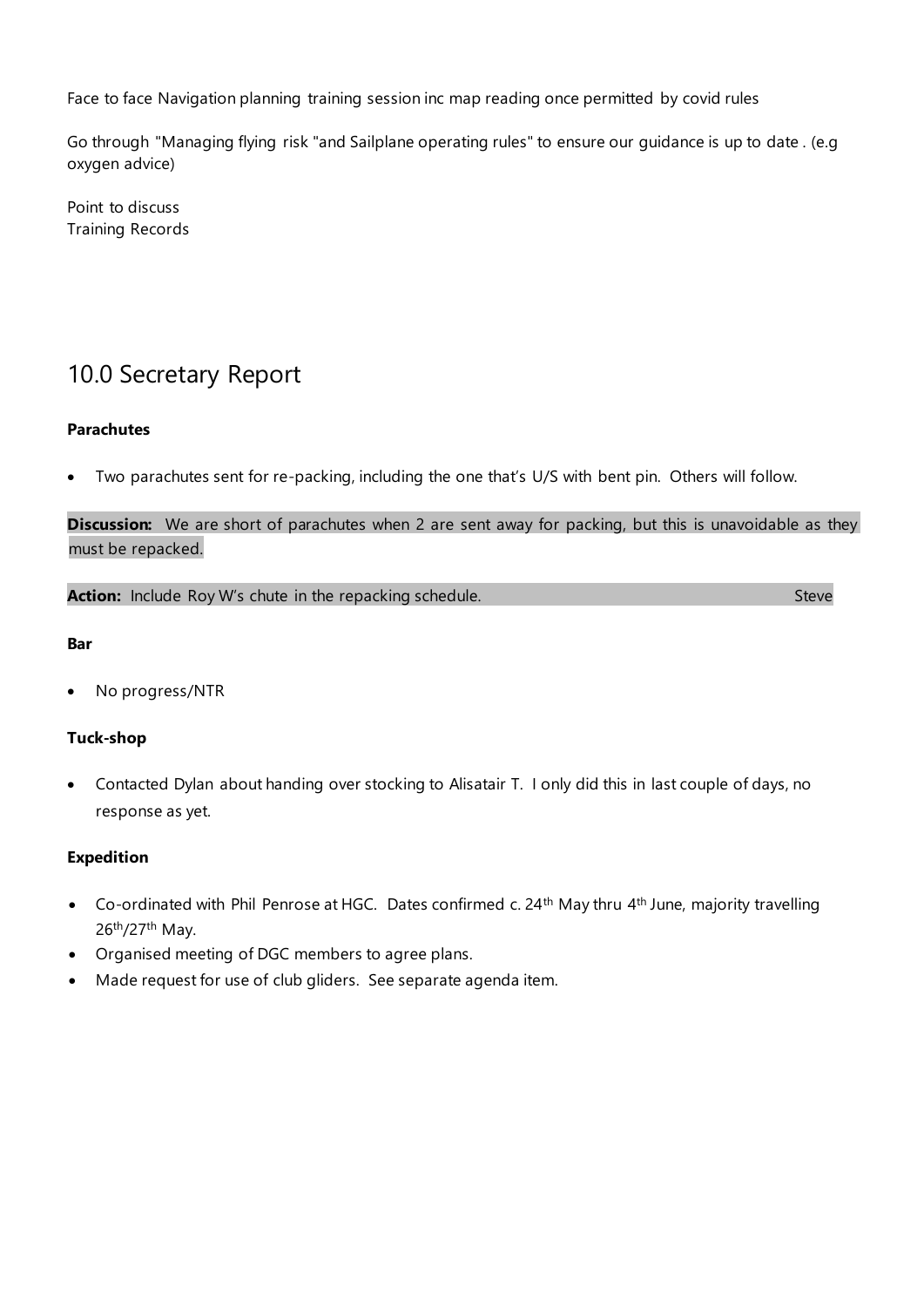## 11.0 Admin Officer Report

I've been a bit neglectful of my duties over the Christmas period. Apologies.

• **Jobs list.** Emailed to club members very recently. A couple of replies with offers to do some jobs already received. Glen did not wish to take on getting new front tyres for tractor nor speaking to those with abandoned projects in the wooden workshop.

**Discussion:** A couple of juniors have volunteered. That's great, but we need to have parental consent and supervision by a responsible adult. If supervising one to one, the adult also needs a PVG check and that must be for the gliding club. Juniors cannot be allowed to use power tools or machinery.

• **Caravans and club caravan**. Spoke to Dougie from GEM caravans who has given me pointers to source a replacement front window. It is apparently easy to replace. One of the external power meters (Dylans) is no longer giving a reading.

**Action:** Include replacement of the unserviceable meter to electricians scope when discussing trace heating

- Brian
- **Admin.** I need to get back into the habit of checking emails/phone messages from home in the afternoon/evening (I left this entirely to Bob when he started coming back to the clubhouse).

## 12.0 Chairman's report

- 1. Operations NTR.
- 2. Fleet
	- a. Eurofox
		- i. Aircraft dismantled
		- ii. Repair scheme approved by LAA
		- iii. Materials ordered due 22/1
		- iv. Welder approval being finalised
		- v. Preparation work almost complete
		- vi. Estimate for return to service late February

#### **Discussion:** Welder approval by the CAA could take some time. The work will go ahead in the meantime.

- b. Perkoz II Update expected from Allstar's CEO w/c 22/1 when he will visit the factory.
- c. Junior negotiations following low-offer look unlikely to conclude
- d. SD Faulty Flarm audio unit replaced
- e. HXH ARC completed & Oudie sent for repair (faulty USB connector)
- 3. Miscellaneous
	- a. Payment of landing fees in the Grob by students modified agreement with syndicate drafted and sent to syndicate chairman for comment.
	- b. Club members handbook all inputs to new version received & final checking ongoing
	- c. Wave season booking system Enhancements being progressed by Neil Shaw
	- d. Discussion with Neil & Stephen re policy on deletion of personal data from voucher purchase system & Wannafly. To be finalised & implemented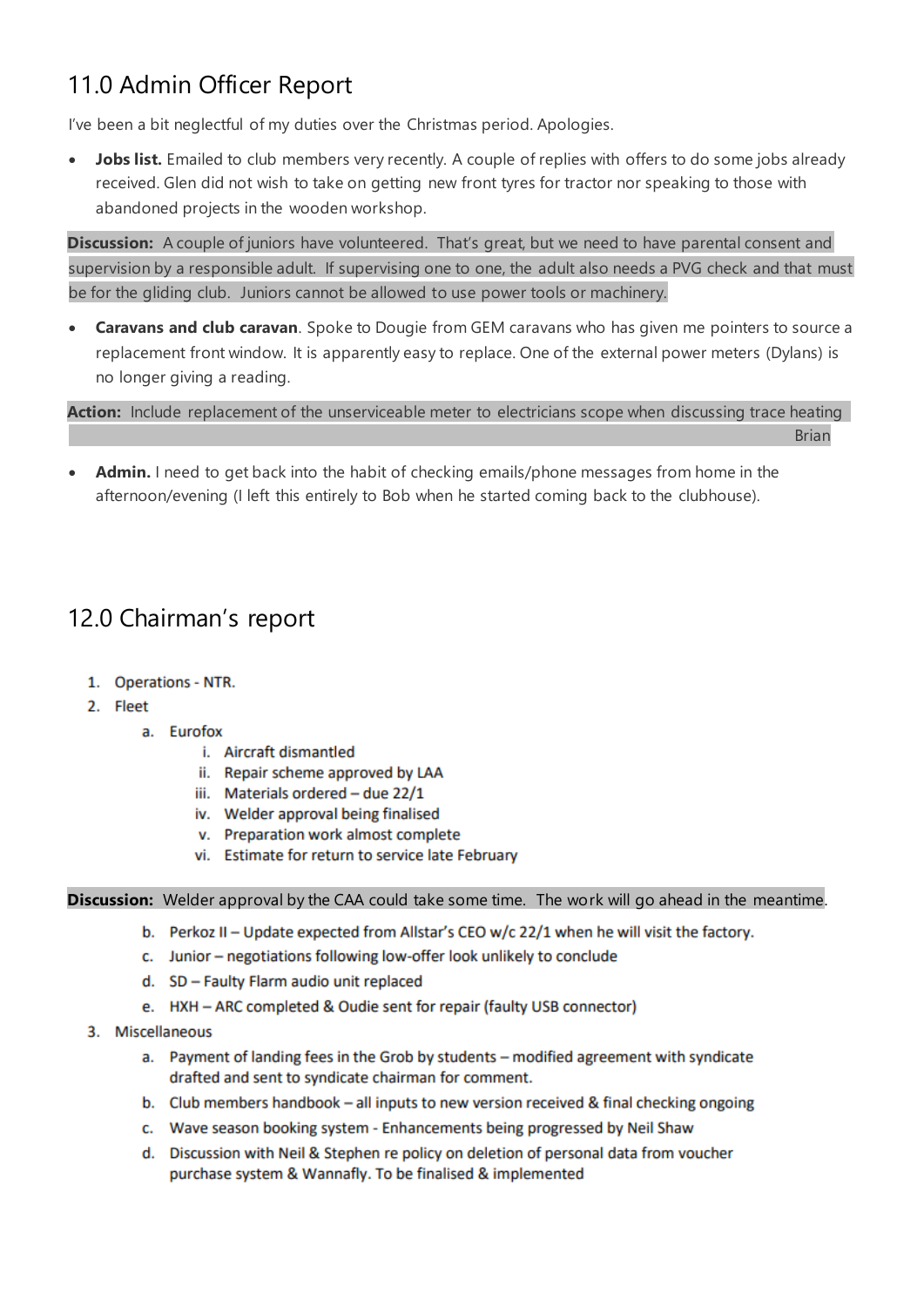### **Discussion:** the Grob syndicate needs to discuss the revised agreement. No action for the club. Data retention discussion relates to compliance with GDPR.

#### **Action:** Contact electrician to find out cost of trace heating as an alternative to using the wall heaters. Brian

**Discussion:** An immersion heater controller has been purchased. The immersion heater has been permanently on, which is expensive.

**Action:** Review electricity/electrical appliance use: Stephen Stephen Stephen Stephen Stephen

- e. Staff
	- i. Full-time instructor 2 possibilities being discussed. Expect visit by one candidate weekend of 22/1.
	- ii. Future EU workers From a further preliminary review of regulations it looks like
		- 1. To employ an instructor from the EU we would need to pay a minimum salary of £25,600 (23% more than current). Would also need to have a licence to be able to do this (£536). If looks like a gliding instructor is not considered an eligible occupation for a skilled worker visa, but a powerflying instructor is ! An International Sportsperson visa may be an option.
		- 2. Unpaid (expenses only) EU volunteers can work for a charitable organisation for up to 30 days without a visa - could cover our French work experience type people
		- 3. A visa is required for more than 30 days, up to 1 year, but only obtainable if we are registered as a charity. Could cover tug-pilots.
		- 4. We should review the possibility of becoming a "Scottish Charitable" Incorporated Organisation" - a dual option is possible to also stay a limited company. Could be beneficial to protect our 100% rates rebate, in connection with grant funding etc
- f. Annual Trophy awards finalised & members advised
- g. Electricity
	- i. December bill was £642 for Clubhouse & £313 for hangars based on 33.139p/kWh
		- 1. Approximate known 30-day consumption for caravans around that time (some data missing) = £88 of hangar bill
	- ii. Verified that heaters confirm clubhouse consumption billed. Temperature reduced to 5C and all PCs (except accounts) set to sleep after period of inactivity. Trace heating to be checked so this could be used as alternative to heating the clubhouse
- h. Google storage additional space purchased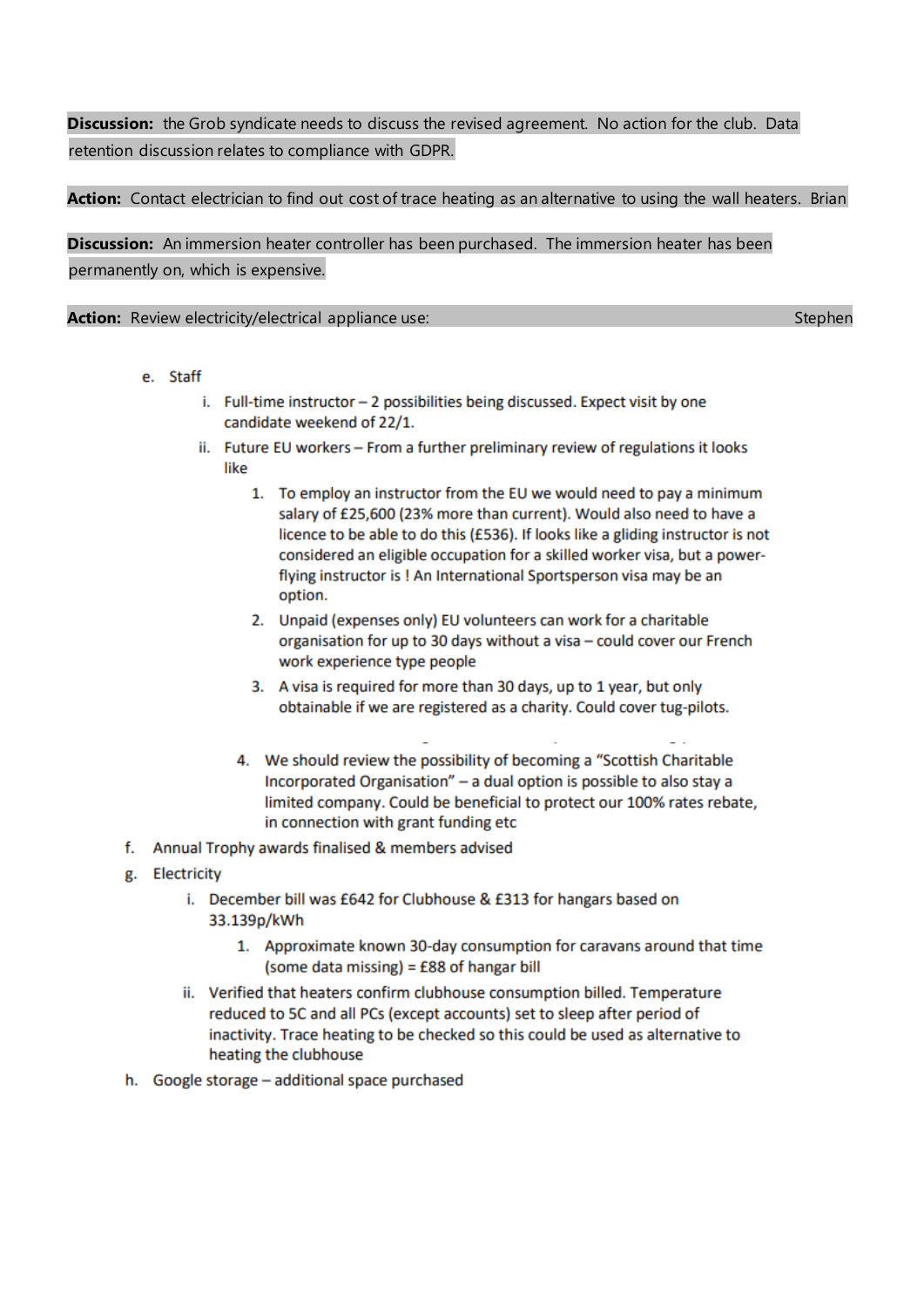## 13.0 Junior Development Report

#### **BGA Club Development Conference (December 2021)**

General agreement across clubs that communication with juniors is notoriously difficult.

Yvonne Elliot (Junior Development Officer) willing to visit club.

Devon and Somerset GC have a designated "junior team leader". This is a junior member who would take the lead with general communication/liaison with other junior members and may attend some committee meetings.

Membership emails to juniors must have parent email address. This was not the case with HH and has now been rectified.

Junior expeditions being organised by some clubs.

Buckminster GC: New junior members "buddy-up" with another young member. Also new solos are given a copy of Bronze and Beyond.

General agreement that there is difficulty in getting post solo progression to XC endorsement and getting juniors to fly regularly and enough. Two year gap form solo at 14 and XC at 16 doesn't help.

Mentoring Scheme have folk who:

- Keep tabs on juniors
- Keep pushing them
- Ensures that juniors regularly fly with instructors that "click" with them

A typical mentor works with three or four juniors.

Other ideas:

- Junior progress board in the clubhouse
- Dedicated junior days
- 25% off all flying costs for juniors. 40% reduction for those who make a greater effort
- Make sure all juniors "feel on board"
- GET PARENTS TO STAY WITH THEM FOR THEIR FIRST TWO OR THREE VISITS TO APPRECIATED WHAT IT'S ALL ABOUT
- Involve parents: letter of agreement in terms of responsibilities and supervision
- All present for 9am briefing and "buddy-up"
- Good social media policy. Increase Facebook/Instagram activity

**Discussion:** We do make clear that we expect parental support and for parents to be present at the club, particularly where no identified "supervisor" is identified and present.

**Action:** Review how we ensure adequate parental support and supervision. In the same of the lain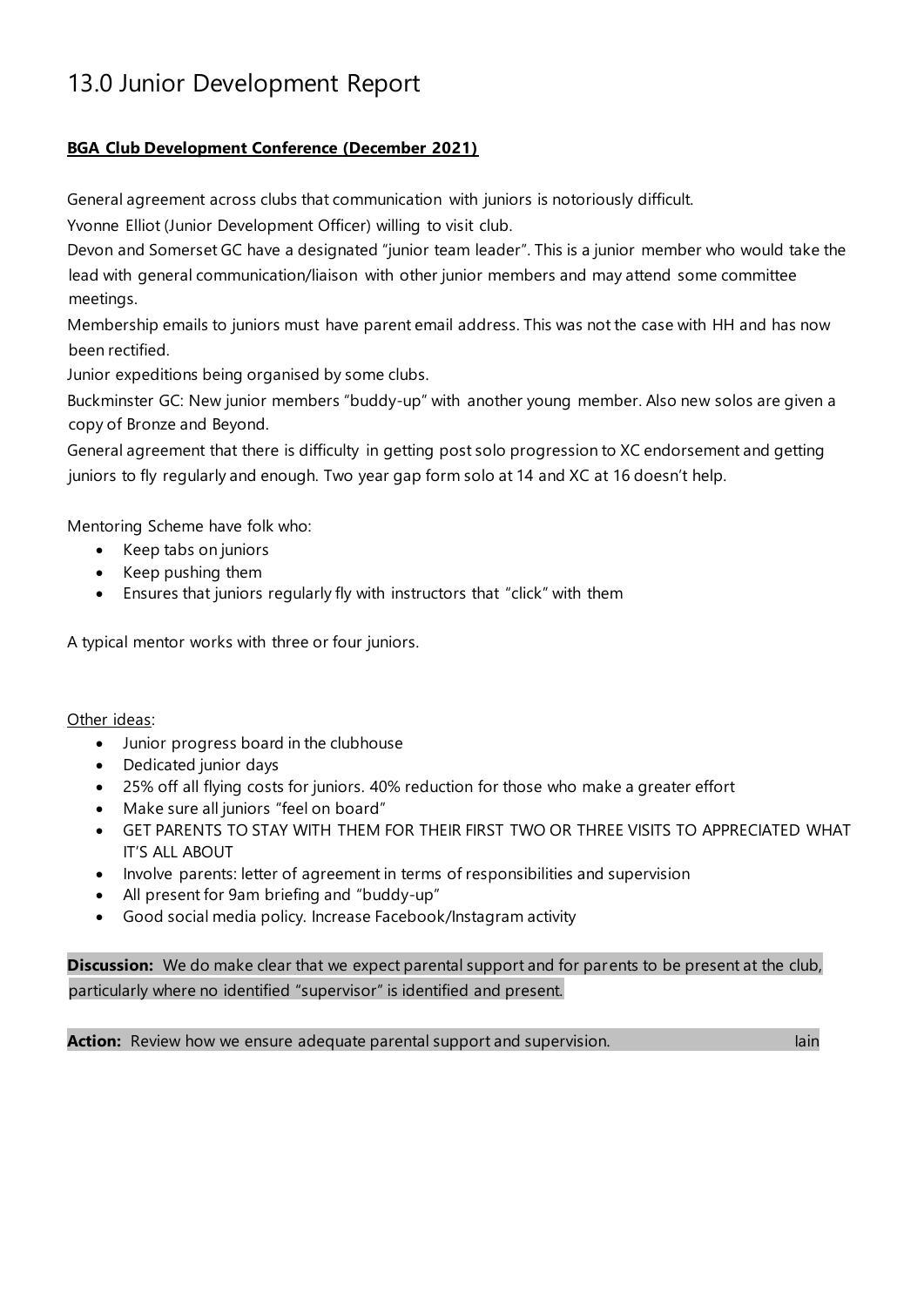#### **Junior Driving Update**

| Junior Applicant | Application Form Completed |
|------------------|----------------------------|
| Pierre Faure     |                            |
| Sebastian Arijs  |                            |
| Justus           |                            |
| Harry Humble     |                            |
| Matthew Tong     |                            |
| Harry Van Bergen |                            |

Driving Instructor/Mentor volunteers: Fiona Bick – MORE PLEASE!!

The training form is to be updated, removing diesel and dumper trucks and making it more relevant for driving round the airfield.

#### **Placements**

- Matia Cilly still keen to come to club at some point.
- Gordon Taylor spoke recently of 15 year old lad form Aboyne Ac who wishes to come for work experience placement perhaps in May.

### 14.0 Expedition

#### **Dates**

confirmed c. 24<sup>th</sup> May thru 4<sup>th</sup> June, majority travelling 26<sup>th</sup>/27<sup>th</sup> May. SKR/Tim/David G travelling 24/25<sup>th</sup> May.

#### **Attendees (with proposed gliders)**

Steve KR (DGC Perkoz)

Tim Martin (DGC LS4)

Brian Crouch (3D)

Iain Symon (cirrus – note it has been written off by insurers, Iain intends to replace)

Dave Moore (J5)

Daniel Grycz

Gordon Taylor

David Gorrel

Iain Symon's Father - crew

Keiren (possible)

Dave M will share with Phil Penrose, Mark may pop down to fly J5 as well. Brian expected to fly some of the time with Gordon and Alistair S and Bob have also suggested they may come down to fly in 3D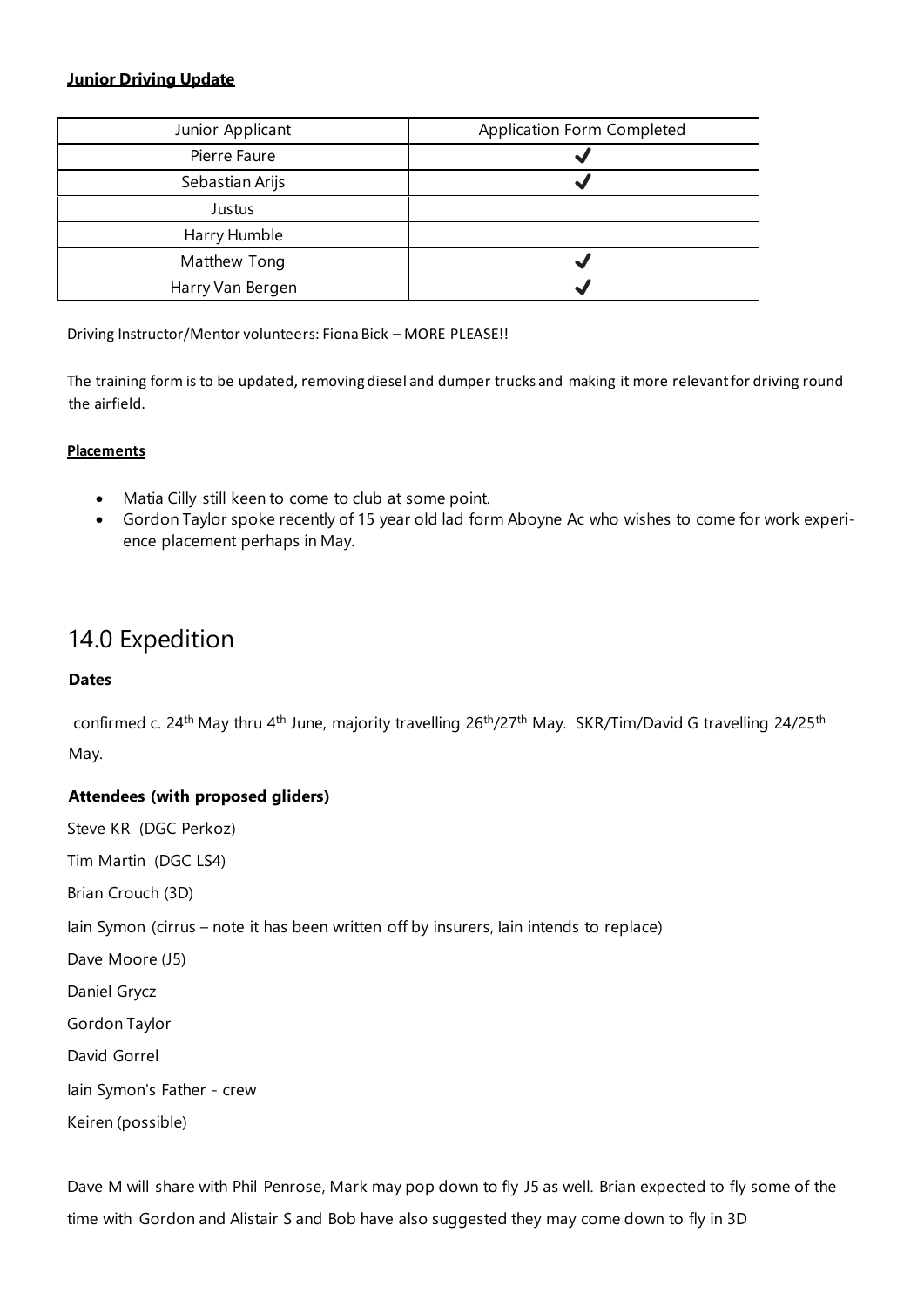- Daniel early solo, wants to experience flying somewhere else. Happy to fly dual in the Perkoz, but getting solo in Perkoz sounds achievable for him before we go if he applies himself.
- Gordon solo in discus but not current. Happy in Perkoz.
- David Gorrel solo in Puch, happy dual in Perkoz. I'd expect him to get to Perkoz solo (local) during the trip.
- Tim and I, both want to fly some x-country, both prefer the LS4, both happy to fly as P1/safety pilot/instructor in the Perkoz.
- Keiren don't know, he's not communicating.

#### **Gliders**

As per attendee list. SKR requested use of LS4 and Perkoz for the duration. Other than those taking private gliders, only Tim and I have tow bars so we are restricted on when we take gliders down. SKR/David Gorrel will return on 1<sup>st</sup> June, bringing 1 glider if an alternative cannot be found to tow it back to Aboyne, but several options are under investigation. Have asked BGGC whether we could use their gliders as a back -up plan, but preference would be to keep DGC gliders there for the whole period.

**Committee action:** discuss & approve or otherwise use of club gliders.

**Discussion:** Use of both gliders was approved for the entire period.

Action: LS4 trailer needs checking for road worthiness. Steve/Expedition Members

**Action:** Rig/dergig training to be completed before the expedition. Steve/Expedition Members

**Action:** Ensure expectations are clearly communicated to non-solo pilots regarding amount of dual flying they should expect (i.e Steve and Tim will be flying solo). Steve/Tim to discuss and agree. Steve/Tim

**Action:** Further round robin to members advertising trip. N.B instructor participants discussed after committee meeting and agreed current numbers were enough, more would become difficult to manage. Action Closed.